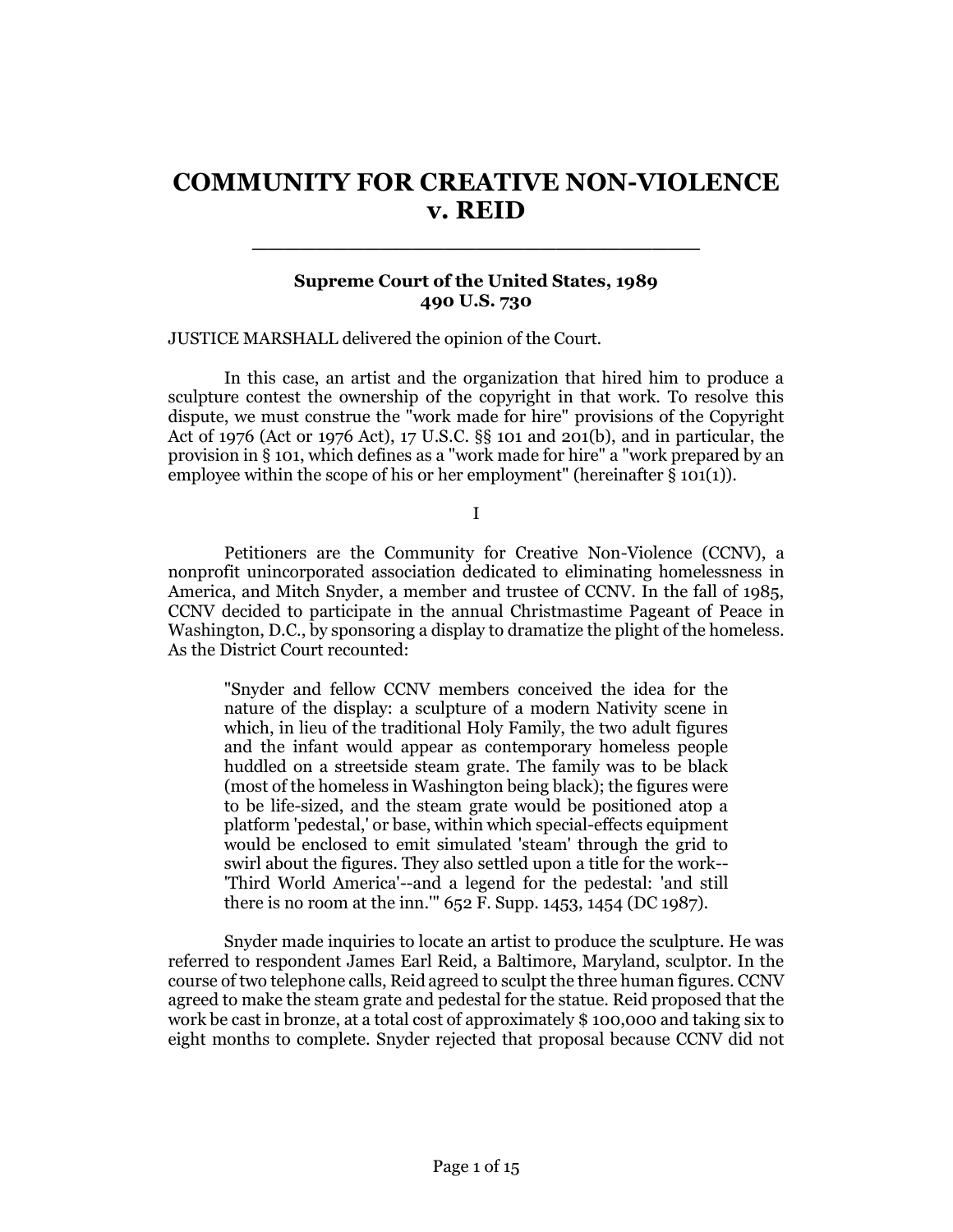have sufficient funds, and because the statue had to be completed by December 12 to be included in the pageant. Reid then suggested, and Snyder agreed, that the sculpture would be made of a material known as "Design Cast 62," a synthetic substance that could meet CCNV's monetary and time constraints, could be tinted to resemble bronze, and could withstand the elements. The parties agreed that the project would cost no more than \$ 15,000, not including Reid's services, which he offered to donate. The parties did not sign a written agreement. Neither party mentioned copyright.

After Reid received an advance of \$ 3,000, he made several sketches of figures in various poses. At Snyder's request, Reid sent CCNV a sketch of a proposed sculpture showing the family in a crechelike setting: the mother seated, cradling a baby in her lap; the father standing behind her, bending over her shoulder to touch the baby's foot. Reid testified that Snyder asked for the sketch to use in raising funds for the sculpture. Snyder testified that it was also for his approval. Reid sought a black family to serve as a model for the sculpture. Upon Snyder's suggestion, Reid visited a family living at CCNV's Washington shelter but decided that only their newly born child was a suitable model. While Reid was in Washington, Snyder took him to see homeless people living on the streets. Snyder pointed out that they tended to recline on steam grates, rather than sit or stand, in order to warm their bodies. From that time on, Reid's sketches contained only reclining figures.

Throughout November and the first two weeks of December 1985, Reid worked exclusively on the statue, assisted at various times by a dozen different people who were paid with funds provided in installments by CCNV. On a number of occasions, CCNV members visited Reid to check on his progress and to coordinate CCNV's construction of the base. CCNV rejected Reid's proposal to use suitcases or shopping bags to hold the family's personal belongings, insisting instead on a shopping cart. Reid and CCNV members did not discuss copyright ownership on any of these visits.

On December 24, 1985, 12 days after the agreed-upon date, Reid delivered the completed statue to Washington. There it was joined to the steam grate and pedestal prepared by CCNV and placed on display near the site of the pageant. Snyder paid Reid the final installment of the \$ 15,000. The statue remained on display for a month. In late January 1986, CCNV members returned it to Reid's studio in Baltimore for minor repairs. Several weeks later, Snyder began making plans to take the statue on a tour of several cities to raise money for the homeless. Reid objected, contending that the Design Cast 62 material was not strong enough to withstand the ambitious itinerary. He urged CCNV to cast the statue in bronze at a cost of \$ 35,000, or to create a master mold at a cost of \$ 5,000. Snyder declined to spend more of CCNV's money on the project.

In March 1986, Snyder asked Reid to return the sculpture. Reid refused. He then filed a certificate of copyright registration for "Third World America" in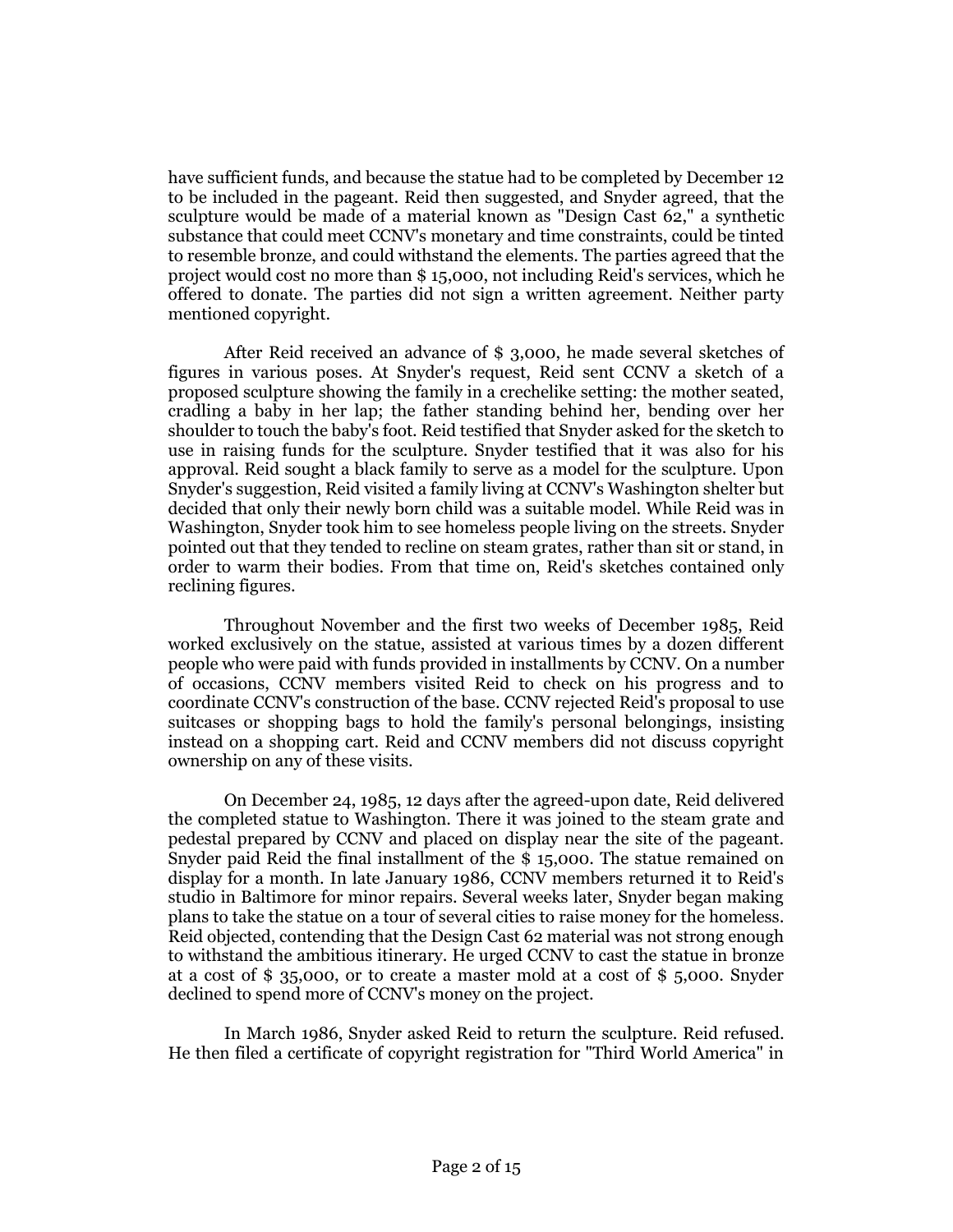his name and announced plans to take the sculpture on a more modest tour than the one CCNV had proposed. Snyder, acting in his capacity as CCNV's trustee, immediately filed a competing certificate of copyright registration.

Snyder and CCNV then commenced this action against Reid and his photographer, Ronald Purtee,<sup>1</sup> seeking return of the sculpture and a determination of copyright ownership. The District Court granted a preliminary injunction, ordering the sculpture's return. After a 2-day bench trial, the District Court declared that "Third World America" was a "work made for hire" under § 101 of the Copyright Act and that Snyder, as trustee for CCNV, was the exclusive owner of the copyright in the sculpture. 652 F. Supp., at 1457. The court reasoned that Reid had been an "employee" of CCNV within the meaning of  $\S$  101(1) because CCNV was the motivating force in the statue's production. Snyder and other CCNV members, the court explained, "conceived the idea of a contemporary Nativity scene to contrast with the national celebration of the season," and "directed enough of [Reid's] effort to assure that, in the end, he had produced what they, not he, wanted." *Id.*, at 1456.

The Court of Appeals for the District of Columbia Circuit reversed and remanded, holding that Reid owned the copyright because "Third World America" was not a work for hire. 270 U.S. App. D.C. 26, 35, 846 F. 2d 1485, 1494 (1988). Adopting what it termed the "literal interpretation" of the Act as articulated by the Fifth Circuit in *Easter Seal Society for Crippled Children & Adults of Louisiana, Inc. v. Playboy Enterprises*, 815 F. 2d 323, 329 (1987), cert. denied, 485 U.S. 981 (1988), the court read § 101 as creating "a simple dichotomy in fact between employees and independent contractors." 270 U.S. App. D.C., at 33, 846 F. 2d, at 1492. Because, under agency law, Reid was an independent contractor, the court concluded that the work was not "prepared by an employee" under § 101(1). *Id.*, at 35, 846 F. 2d, at 1494. Nor was the sculpture a "work made for hire" under the second subsection of  $\S$  101 (hereinafter  $\S$  101(2)): sculpture is not one of the nine categories of works enumerated in that subsection, and the parties had not agreed in writing that the sculpture would be a work for hire. *Ibid.* The court suggested that the sculpture nevertheless may have been jointly authored by CCNV and Reid, *id.*, at 36, 846 F. 2d, at 1495, and remanded for a determination whether the sculpture is indeed a joint work under the Act, *id.*, at 39-40, 846 F. 2d, at 1498- 1499.

We granted certiorari to resolve a conflict among the Courts of Appeals over the proper construction of the "work made for hire" provisions of the Act.<sup>2</sup> 488 U.S. 940 (1988). We now affirm.

l

<sup>1</sup> Purtee was named as a defendant but never appeared or claimed any interest in the statue. <sup>2</sup> Compare *Easter Seal Society for Crippled Children & Adults of Louisiana, Inc. v. Playboy* 

*Enterprises*, 815 F. 2d 323 (CA5 1987), (agency law determines who is an employee under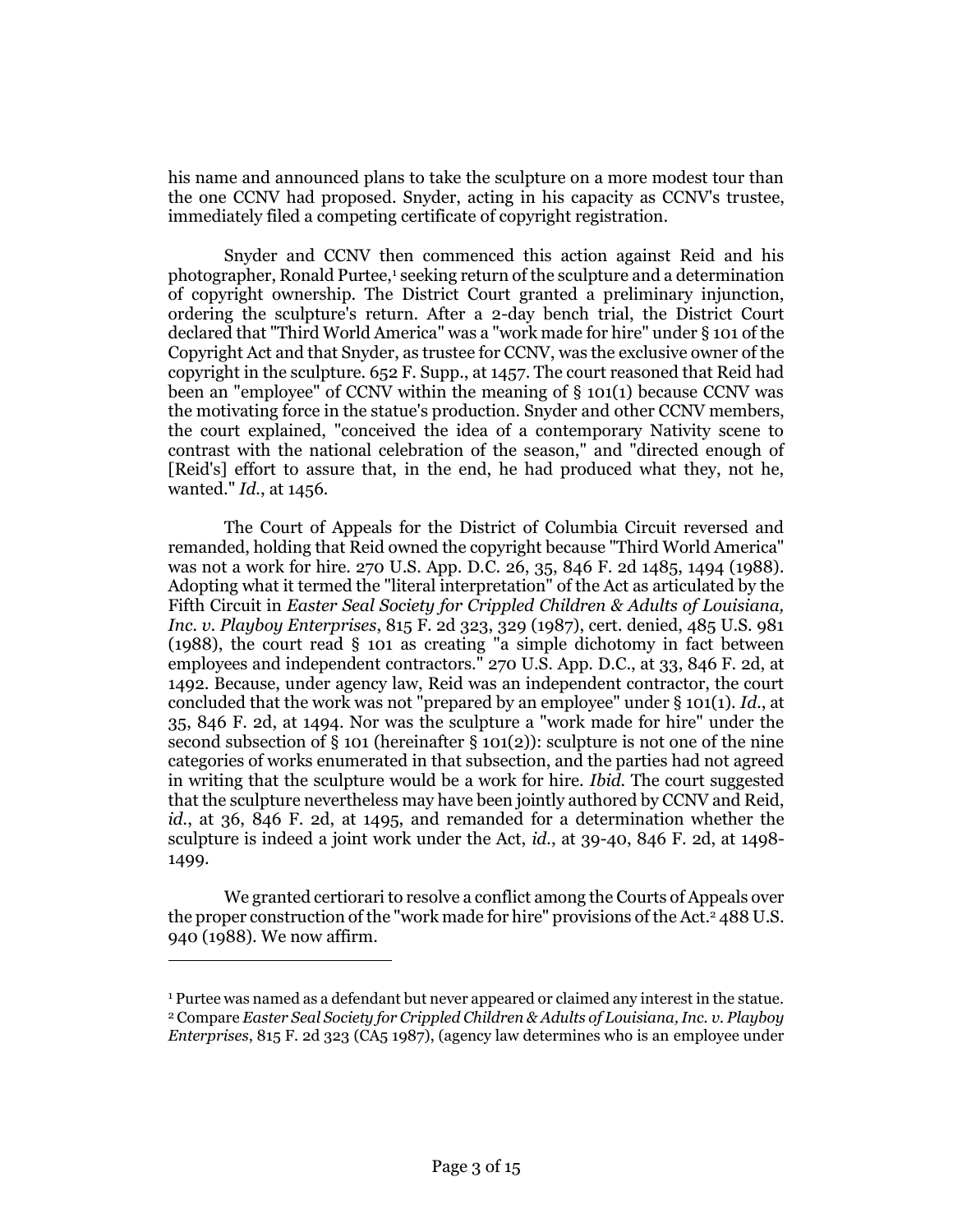The Copyright Act of 1976 provides that copyright ownership "vests initially in the author or authors of the work." 17 U.S.C. § 201(a). As a general rule, the author is the party who actually creates the work, that is, the person who translates an idea into a fixed, tangible expression entitled to copyright protection. § 102. The Act carves out an important exception, however, for "works made for hire."<sup>3</sup> If the work is for hire, "the employer or other person for whom the work was prepared is considered the author" and owns the copyright, unless there is a written agreement to the contrary. § 201(b). Classifying a work as "made for hire" determines not only the initial ownership of its copyright, but also the copyright's duration, § 302(c), and the owners' renewal rights,  $\S$  304(a), termination rights,  $\S$  203(a), and right to import certain goods bearing the copyright,  $\S$  601(b)(1). See 1 M. Nimmer & D. Nimmer, Nimmer on Copyright § 5.03 [A], pp. 5-10 (1988). The contours of the work for hire doctrine therefore carry profound significance for freelance creators- -including artists, writers, photographers, designers, composers, and computer programmers--and for the publishing, advertising, music, and other industries which commission their works.<sup>4</sup>

Section 101 of the 1976 Act provides that a work is "for hire" under two sets of circumstances:

"(1) a work prepared by an employee within the scope of his or her employment; or

(2) a work specially ordered or commissioned for use as a contribution to a collective work, as a part of a motion picture or

 $\overline{a}$ 

A

<sup>§ 101),</sup> cert. denied, 485 U.S. 981 (1988), with *Brunswick Beacon, Inc. v. Schock-Hopchas Publishing Co.*, 810 F. 2d 410 (CA4 1987) (supervision and control standard determines who is an employee under § 101); *Evans Newton, Inc. v. Chicago Systems Software*, 793 F. 2d 889 (CA7) (same), cert. denied, 479 U.S. 949 (1986); and *Aldon Accessories Ltd. v. Spiegel, Inc.*, 738 F. 2d 548 (CA2) (same), cert. denied, 469 U.S. 982 (1984). See also *Dumas v. Gommerman*, 865 F. 2d 1093 (CA9 1989) (a multifactor formal, salaried employee test determines who is an employee under § 101).

<sup>3</sup> We use the phrase "work for hire" interchangeably with the more cumbersome statutory phrase "work made for hire."

<sup>4</sup> As of 1955, approximately 40 percent of all copyright registrations were for works for hire, according to a Copyright Office study. See Varmer, Works Made for Hire and On Commission, in Studies Prepared for the Subcommittee on Patents, Trademarks, and Copyrights of the Senate Committee on the Judiciary, Study No. 13, 86th Cong., 2d Sess., 139, n. 49 (Comm. Print 1960) (hereinafter Varmer, Works Made for Hire). The Copyright Office does not keep more recent statistics on the number of work for hire registrations.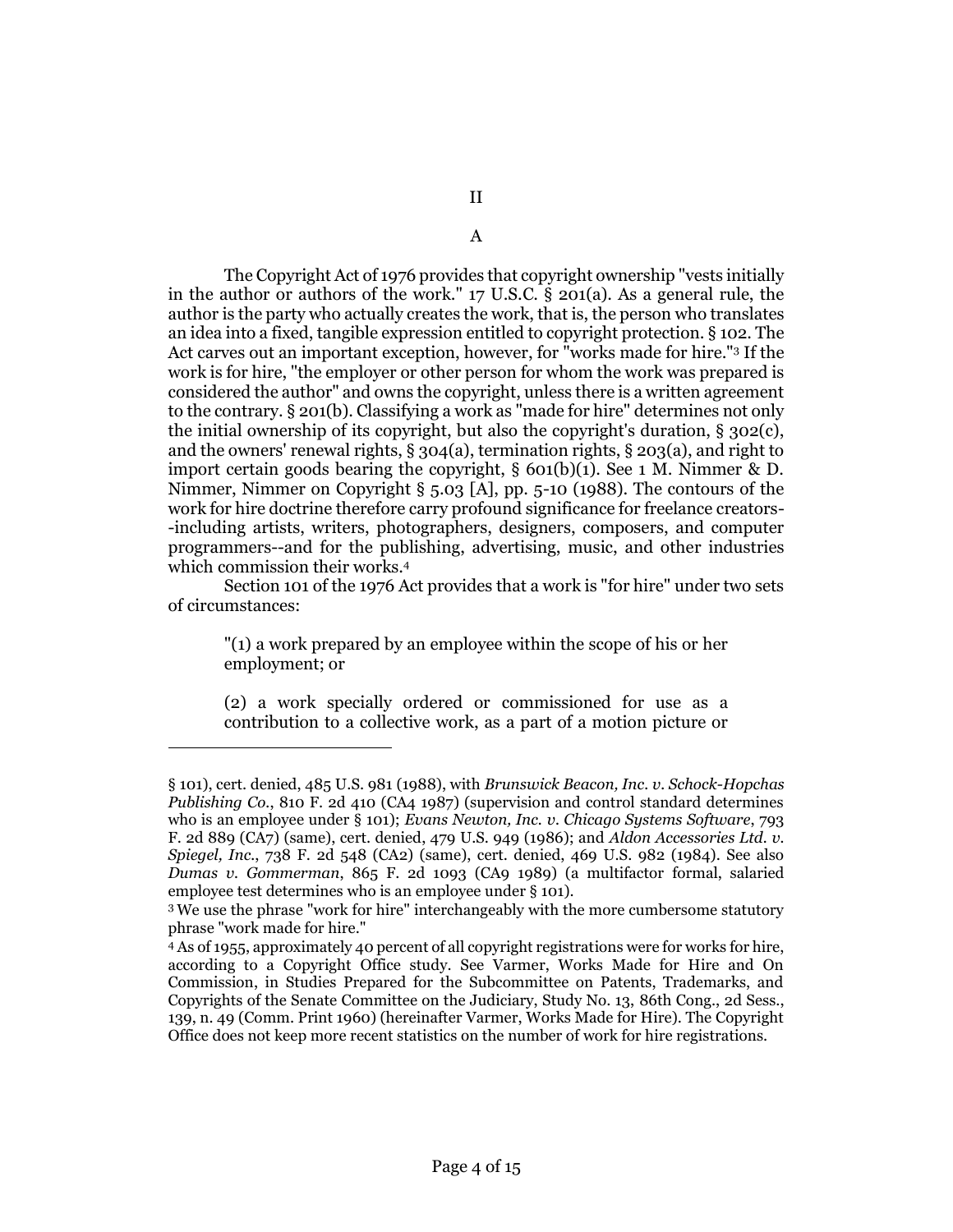other audiovisual work, as a translation, as a supplementary work, as a compilation, as an instructional text, as a test, as answer material for a test, or as an atlas, if the parties expressly agree in a written instrument signed by them that the work shall be considered a work made for hire."<sup>5</sup>

Petitioners do not claim that the statue satisfies the terms of § 101(2). Quite clearly, it does not. Sculpture does not fit within any of the nine categories of "specially ordered or commissioned" works enumerated in that subsection, and no written agreement between the parties establishes "Third World America" as a work for hire.

The dispositive inquiry in this case therefore is whether "Third World America" is "a work prepared by an employee within the scope of his or her employment" under  $\S$  101(1). The Act does not define these terms. In the absence of such guidance, four interpretations have emerged. The first holds that a work is prepared by an employee whenever the hiring party<sup>6</sup> retains the right to control the product. See *Peregrine v. Lauren Corp.*, 601 F. Supp. 828, 829 (Colo. 1985); *Clarkstown v. Reeder*, 566 F. Supp. 137, 142 (SDNY 1983). Petitioners take this view. Brief for Petitioners 15; Tr. of Oral Arg. 12. A second, and closely related, view is that a work is prepared by an employee under § 101(1) when the hiring party has actually wielded control with respect to the creation of a particular work. This approach was formulated by the Court of Appeals for the Second Circuit, *Aldon Accessories Ltd. v. Spiegel, Inc.*, 738 F. 2d 548, cert. denied, 469 U.S. 982 (1984), and adopted by the Fourth Circuit, *Brunswick Beacon, Inc. v. Schock-Hopchas Publishing Co.*, 810 F. 2d 410 (1987), the Seventh Circuit, *Evans Newton, Inc. v. Chicago Systems Software*, 793 F. 2d 889, cert. denied, 479 U.S. 949 (1986), and, at times, by petitioners, Brief for Petitioners 17. A third view is that the term "employee" within  $\S$  101(1) carries its common-law agency law meaning. This view was endorsed by the Fifth Circuit in *Easter Seal Society for Crippled Children & Adults of Louisiana, Inc. v. Playboy Enterprises*, 815 F. 2d 323 (1987), and by the Court of Appeals below. Finally, respondent and numerous *amici curiae* contend that the term "employee" only refers to "formal, salaried" employees. See, *e.g.*, Brief for Respondent 23-24; Brief for Register of Copyrights as *Amicus Curiae* 7. The Court of Appeals for the Ninth Circuit recently adopted this view. See *Dumas v. Gommerman*, 865 F. 2d 1093 (1989).

The starting point for our interpretation of a statute is always its language. *Consumer Product Safety Comm'n v. GTE Sylvania, Inc.*, 447 U.S. 102, 108 (1980). The Act nowhere defines the terms "employee" or "scope of employment."

<sup>5</sup> Section 101 of the Act defines each of the nine categories of "specially ordered or commissioned" works.

<sup>6</sup> By "hiring party," we mean to refer to the party who claims ownership of the copyright by virtue of the work for hire doctrine.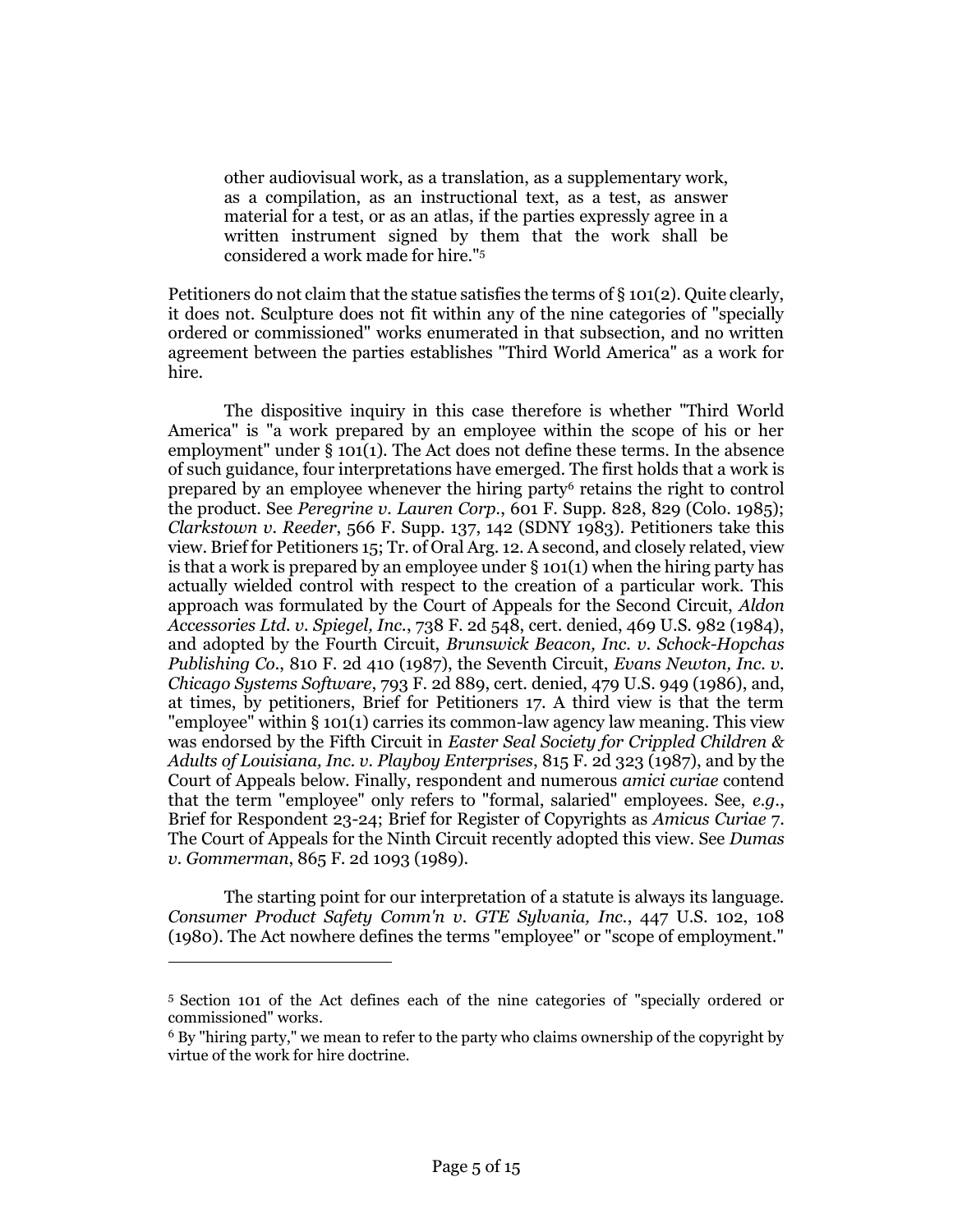It is, however, well established that "[w]here Congress uses terms that have accumulated settled meaning under . . . the common law, a court must infer, unless the statute otherwise dictates, that Congress means to incorporate the established meaning of these terms." *NLRB v. Amax Coal Co.*, 453 U.S. 322, 329 (1981); see also *Perrin v. United States*, 444 U.S. 37, 42 (1979). In the past, when Congress has used the term "employee" without defining it, we have concluded that Congress intended to describe the conventional master-servant relationship as understood by common-law agency doctrine. See, *e.g.*, *Kelley v. Southern Pacific Co.*, 419 U.S. 318, 322-323 (1974); *Baker v. Texas & Pacific R. Co.*, 359 U.S. 227, 228 (1959) (*per curiam*)*; Robinson v. Baltimore & Ohio R. Co.*, 237 U.S. 84, 94 (1915). Nothing in the text of the work for hire provisions indicates that Congress used the words "employee" and "employment" to describe anything other than "'the conventional relation of employer and employe.'" *Kelley*, *supra*, at 323, quoting *Robinson*, *supra*, at 94; cf. *NLRB v. Hearst Publications, Inc.*, 322 U.S. 111, 124-132 (1944) (rejecting agency law conception of employee for purposes of the National Labor Relations Act where structure and context of statute indicated broader definition). On the contrary, Congress' intent to incorporate the agency law definition is suggested by § 101(1)'s use of the term, "scope of employment," a widely used term of art in agency law. See Restatement (Second) of Agency § 228 (1958) (hereinafter Restatement).

In past cases of statutory interpretation, when we have concluded that Congress intended terms such as "employee," "employer," and "scope of employment" to be understood in light of agency law, we have relied on the general common law of agency, rather than on the law of any particular State, to give meaning to these terms. See, *e.g.*, *Kelley*, 419 U.S., at 323-324, and n. 5; *id.*, at 332 (Stewart, J., concurring in judgment); *Ward v. Atlantic Coast Line R. Co.*, 362 U.S. 396, 400 (1960); *Baker*, *supra*, at 228. This practice reflects the fact that "federal statutes are generally intended to have uniform nationwide application." *Mississippi Band of Choctaw Indians v. Holyfield*, *ante*, at 43. Establishment of a federal rule of agency, rather than reliance on state agency law, is particularly appropriate here given the Act's express objective of creating national, uniform copyright law by broadly pre-empting state statutory and common-law copyright regulation. See 17 U.S.C. § 301(a). We thus agree with the Court of Appeals that the term "employee" should be understood in light of the general common law of agency.

In contrast, neither test proposed by petitioners is consistent with the text of the Act. The exclusive focus of the right to control the product test on the relationship between the hiring party and the product clashes with the language of § 101(1), which focuses on the relationship between the hired and hiring parties. The right to control the product test also would distort the meaning of the ensuing subsection, § 101(2). Section 101 plainly creates two distinct ways in which a work can be deemed for hire: one for works prepared by employees, the other for those specially ordered or commissioned works which fall within one of the nine enumerated categories and are the subject of a written agreement. The right to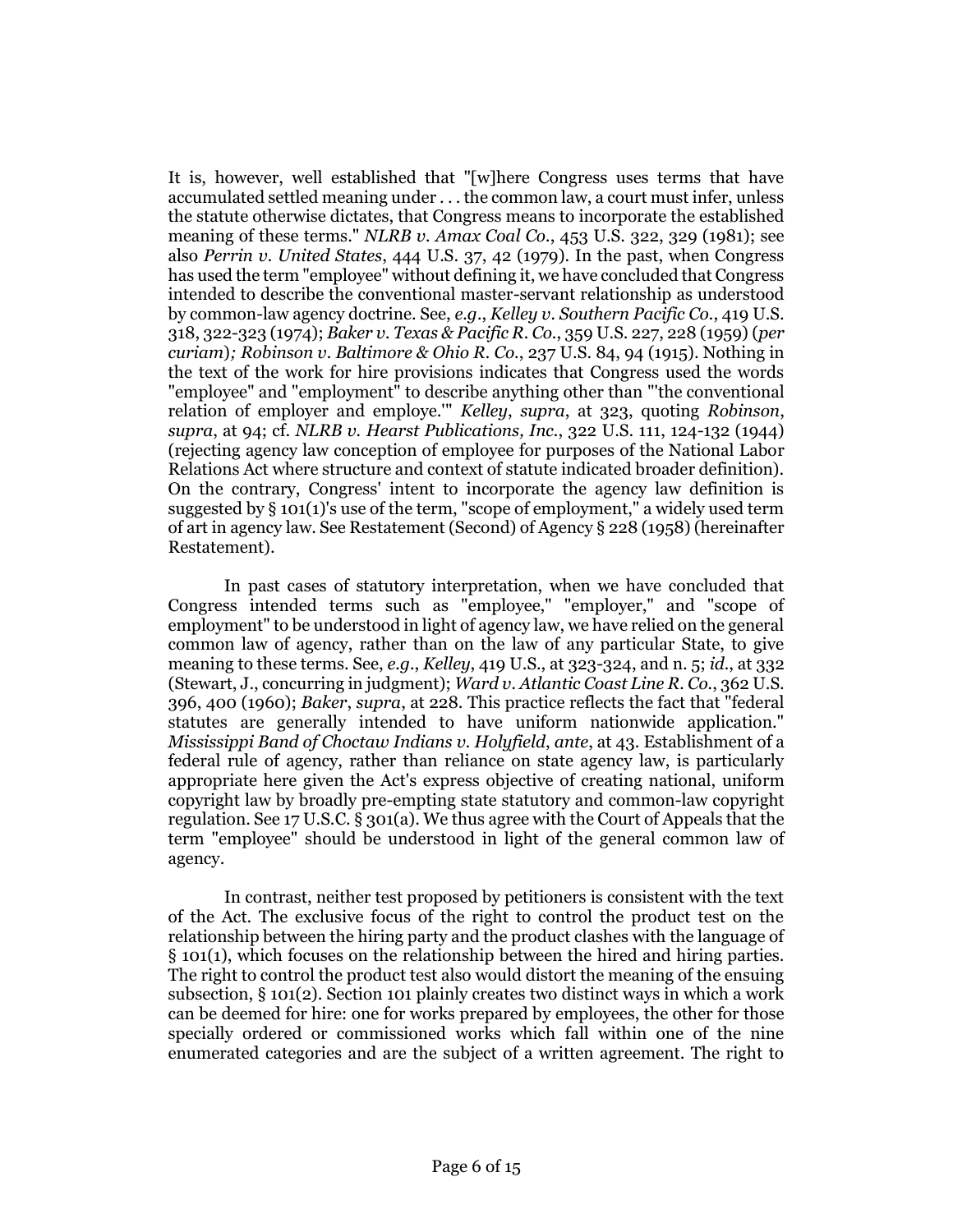control the product test ignores this dichotomy by transforming into a work for hire under  $\S$  101(1) any "specially ordered or commissioned" work that is subject to the supervision and control of the hiring party. Because a party who hires a "specially ordered or commissioned" work by definition has a right to specify the characteristics of the product desired, at the time the commission is accepted, and frequently until it is completed, the right to control the product test would mean that many works that could satisfy § 101(2) would already have been deemed works for hire under § 101(1). Petitioners' interpretation is particularly hard to square with § 101(2)'s enumeration of the nine specific categories of specially ordered or commissioned works eligible to be works for hire, *e.g.*, "a contribution to a collective work," "a part of a motion picture," and "answer material for a test." The unifying feature of these works is that they are usually prepared at the instance, direction, and risk of a publisher or producer.<sup>7</sup> By their very nature, therefore, these types of works would be works by an employee under petitioners' right to control the product test.

The actual control test, articulated by the Second Circuit in *Aldon Accessories*, fares only marginally better when measured against the language and structure of § 101. Under this test, independent contractors who are so controlled and supervised in the creation of a particular work are deemed "employees" under § 101(1). Thus work for hire status under § 101(1) depends on a hiring party's *actual* control of, rather than *right to* control, the product. *Aldon Accessories*, 738 F. 2d, at 552. Under the actual control test, a work for hire could arise under § 101(2), but not under § 101(1), where a party commissions, but does not actually control, a product which falls into one of the nine enumerated categories. Nonetheless, we agree with the Court of Appeals for the Fifth Circuit that "[t]here is simply no way to milk the 'actual control' test of *Aldon Accessories* from the language of the statute." *Easter Seal Society*, 815 F. 2d, at 334. Section 101 clearly delineates between works prepared by an employee and commissioned works. Sound though other distinctions might be as a matter of copyright policy, there is no statutory support for an additional dichotomy between commissioned works that are actually controlled and supervised by the hiring party and those that are not. We therefore conclude that the language and structure of § 101 of the Act do not support either the right to control the product or the actual control approaches.<sup>8</sup>

<sup>7</sup> See Supplementary Report of the Register of Copyrights on the General Revision of the U.S. Copyright Law: 1965 Revision Bill, 89th Cong., 1st Sess., Copyright Law Revision, pt. 6, pp. 66-67 (H.R. Judiciary Comm. Print 1965) (hereinafter Supplementary Report); Hardy, Copyright Law's Concept of Employment--What Congress Really Intended, 35 J. Copr. Soc. USA 210, 244-245 (1988).

<sup>8</sup> We also reject the suggestion of respondent and *amici* that the § 101(1) term "employee" refers only to formal, salaried employees. While there is some support for such a definition in the legislative history, see Varmer, Works Made for Hire 130; n. 11, *infra*, the language of § 101(1) cannot support it. The Act does not say "formal" or "salaried"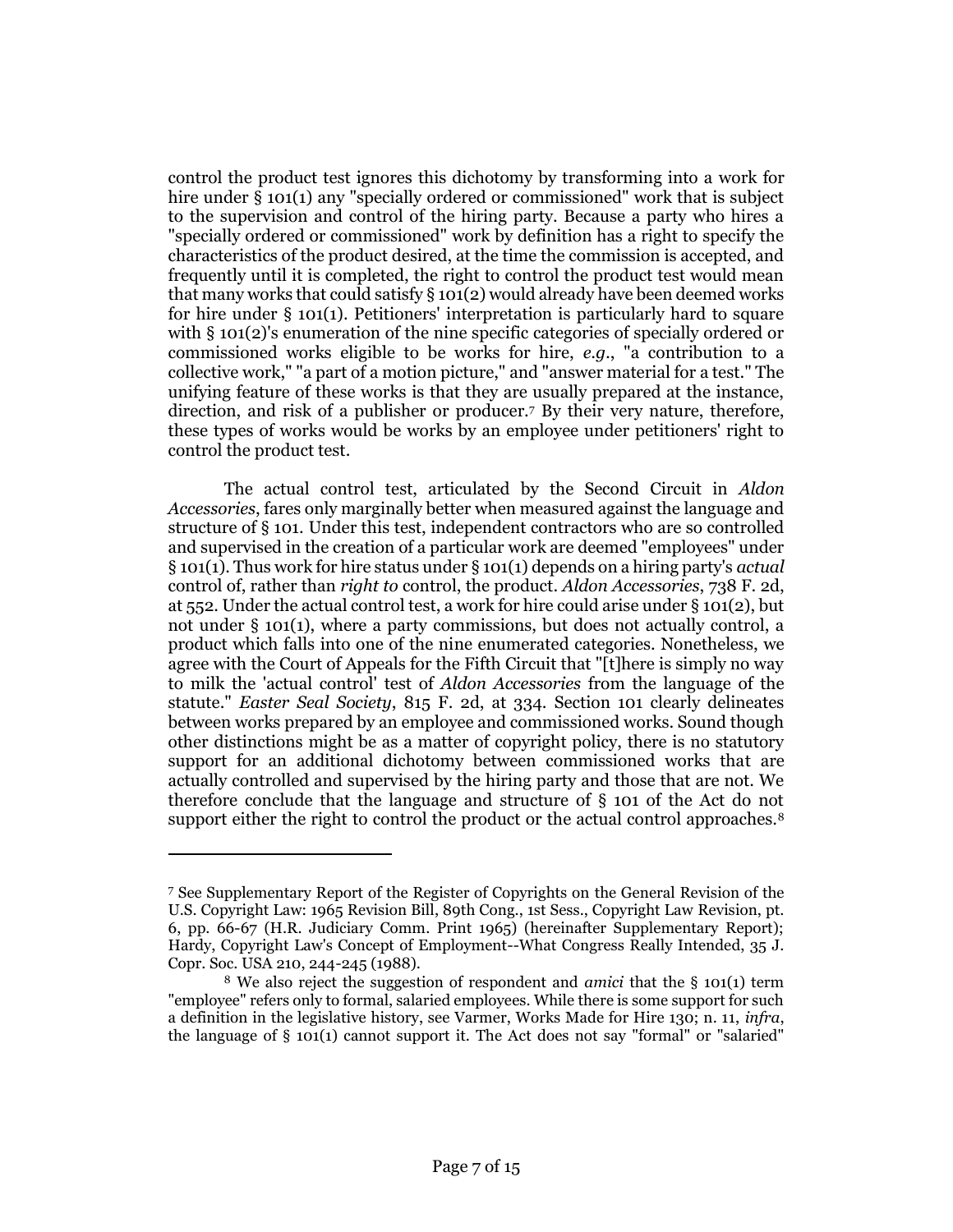The structure of § 101 indicates that a work for hire can arise through one of two mutually exclusive means, one for employees and one for independent contractors, and ordinary canons of statutory interpretation indicate that the classification of a particular hired party should be made with reference to agency law.

This reading of the undefined statutory terms finds considerable support in the Act's legislative history. Cf. *Diamond v. Chakrabarty*, 447 U.S. 303, 315 (1980). The Act, which almost completely revised existing copyright law, was the product of two decades of negotiation by representatives of creators and copyrightusing industries, supervised by the Copyright Office and, to a lesser extent, by Congress. See *Mills Music, Inc. v. Snyder*, 469 U.S. 153, 159 (1985); Litman, Copyright, Compromise, and Legislative History, 72 Cornell L. Rev. 857, 862 (1987). Despite the lengthy history of negotiation and compromise which ultimately produced the Act, two things remained constant. First, interested parties and Congress at all times viewed works by employees and commissioned works by independent contractors as separate entities. Second, in using the term "employee," the parties and Congress meant to refer to a hired party in a conventional employment relationship. These factors militate in favor of the reading we have found appropriate.

In 1955, when Congress decided to overhaul copyright law, the existing work for hire provision was § 62 of the 1909 Copyright Act, 17 U.S.C. § 26 (1976 ed.) (1909 Act). It provided that "the word 'author' shall include an employer in the case of works made for hire."<sup>9</sup> Because the 1909 Act did not define "employer" or "works made for hire," the task of shaping these terms fell to the courts. They concluded that the work for hire doctrine codified in § 62 referred only to works

employee, but simply "employee." Moreover, respondent and those *amici* who endorse a formal, salaried employee test do not agree upon the content of this test. Compare, *e.g.*, Brief for Respondent 37 (hired party who is on payroll is an employee within  $\S$  101(1)) with Tr. of Oral Arg. 31 (hired party who receives a salary or commissions regularly is an employee within § 101(1)); and Brief for Volunteer Lawyers for the Arts, Inc., et al. as *Amici Curiae* 4 (hired party who receives a salary *and* is treated as an employee for Social Security and tax purposes is an employee within  $\S$  101(1)). Even the one Court of Appeals to adopt what it termed a formal, salaried employee test in fact embraced an approach incorporating numerous factors drawn from the agency law definition of employee which we endorse. See *Dumas*, 865 F. 2d, at 1104.

<sup>9</sup> The concept of works made for hire first arose in controversies over copyright ownership involving works produced by persons whom all parties agreed were employees. See, *e.g.*, *Colliery Engineer Co. v. United Correspondence Schools Co.*, 94 F. 152 (CC SDNY 1899); *Little v. Gould*, 15 F. Cas. 612 (No. 8,395) (CC NDNY 1852). This Court first took note of the work for hire doctrine in *Bleistein v. Donaldson Lithographing Co.*, 188 U.S. 239, 248 (1903), where we found that an employer owned the copyright to advertisements that had been created by an employee in the course of his employment. *Bleistein* did not, however, purport to define "employee."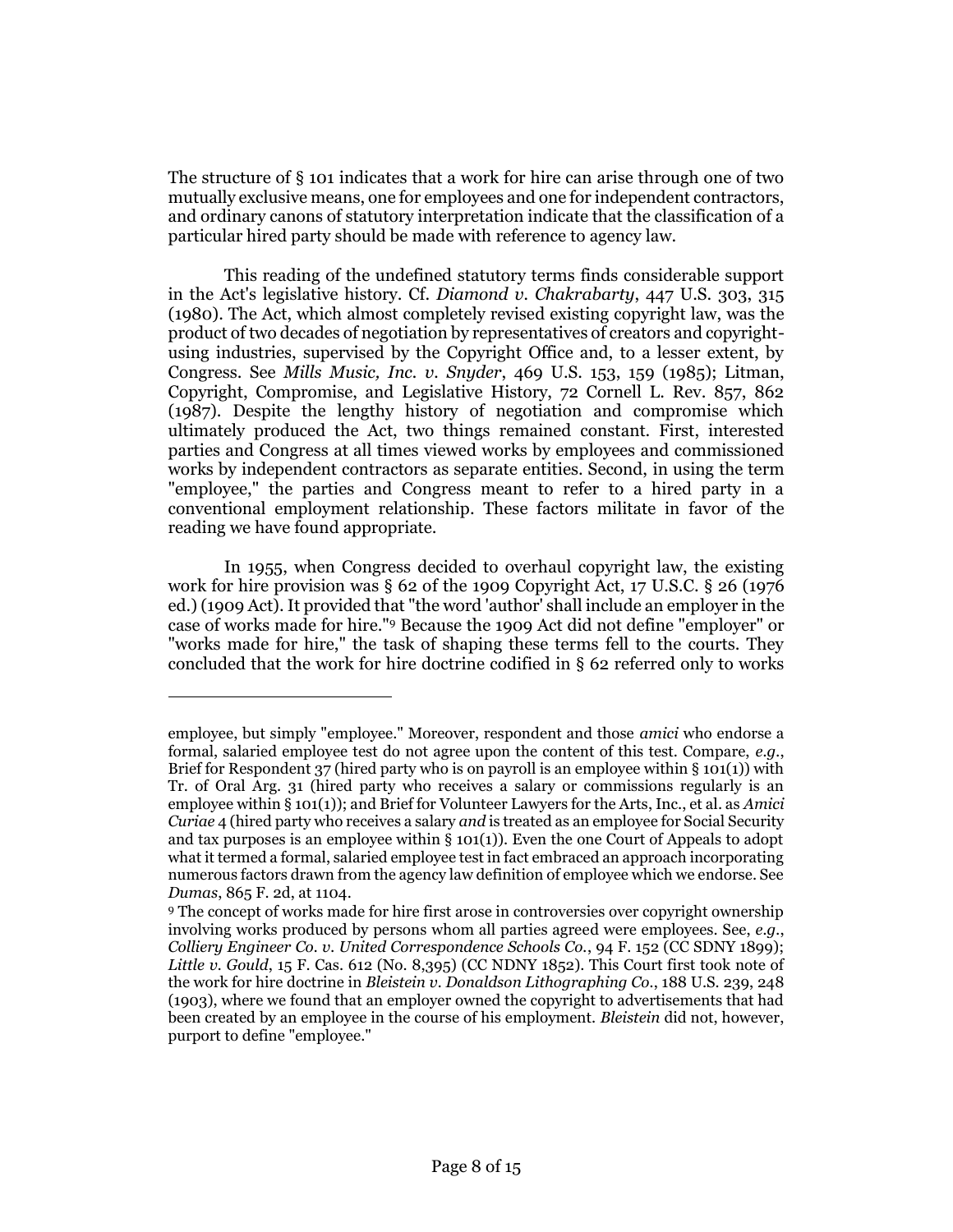made by employees in the regular course of their employment. As for commissioned works, the courts generally presumed that the commissioned party had impliedly agreed to convey the copyright, along with the work itself, to the hiring party. See, *e.g.*, *Shapiro, Bernstein & Co. v. Jerry Vogel Music Co.*, 221 F. 2d 569, 570, rev'd, 223 F. 2d 252 (CA2 1955); *Yardley v. Houghton Mifflin Co.*, 108 F. 2d 28, 31 (CA2 1939), cert. denied, 309 U.S. 686 (1940).<sup>10</sup>

In 1961, the Copyright Office's first legislative proposal retained the distinction between works by employees and works by independent contractors. See Report of the Register of Copyrights on the General Revision of the U.S. Copyright Law, 87th Cong., 1st Sess., Copyright Law Revision 86-87 (H.R. Judiciary Comm. Print 1961). After numerous meetings with representatives of the affected parties, the Copyright Office issued a preliminary draft bill in 1963. Adopting the Register's recommendation, it defined "work made for hire" as "a work prepared by an employee within the scope of the duties of his employment, but not including a work made on special order or commission." Preliminary Draft for Revised U.S. Copyright Law and Discussions and Comments on the Draft, 88th Cong., 2d Sess., Copyright Law Revision, Part 3, p. 15, n. 11 (H.R. Judiciary Comm. Print 1964) (hereinafter Preliminary Draft).

In response to objections by book publishers that the preliminary draft bill limited the work for hire doctrine to "employees,"<sup>11</sup> the 1964 revision bill expanded the scope of the work for hire classification to reach, for the first time, commissioned works. The bill's language, proposed initially by representatives of the publishing industry, retained the definition of work for hire insofar as it

l

<sup>10</sup> See Varmer, Works Made for Hire 130; Fidlow, The "Works Made for Hire" Doctrine and the Employee/Independent Contractor Dichotomy: The Need for Congressional Clarification, 10 Hastings Comm. Ent. L. J. 591, 600-601 (1988). Indeed, the Varmer study, which was commissioned by Congress as part of the revision process, itself contained separate subsections labeled "Works Made for Hire" and "Works Made on Commission." It nowhere indicated that the two categories might overlap or that commissioned works could be made by an employee.

<sup>11</sup> See, *e.g.*, Preliminary Draft, at 259 (statement of Horace S. Manges, Joint Committee of the American Book Publishers Council and the American Textbook Publishers Institute) ("There would be a necessity of putting people on the payroll whom the employers wouldn't want to put on the payroll, and where the employees would prefer to work as independent contractors"); *id.*, at 272 (statement of Saul N. Rittenberg, MGM) ("[T]he present draft has given more emphasis to formalism than necessary. If I commission a work from a man, ordering a work specially for my purposes, and I pay for it, what difference does it make whether I put him under an employment contract or establish an independent contractor relationship?"); *id.*, at 260 (statement of John R. Peterson, American Bar Association) ("I don't think there is any valid philosophical or economic difference between the situation in which you have a man on a continuing basis of orders which justifies placing him on your payroll, and the situation in which you give him a particular order for a particular job").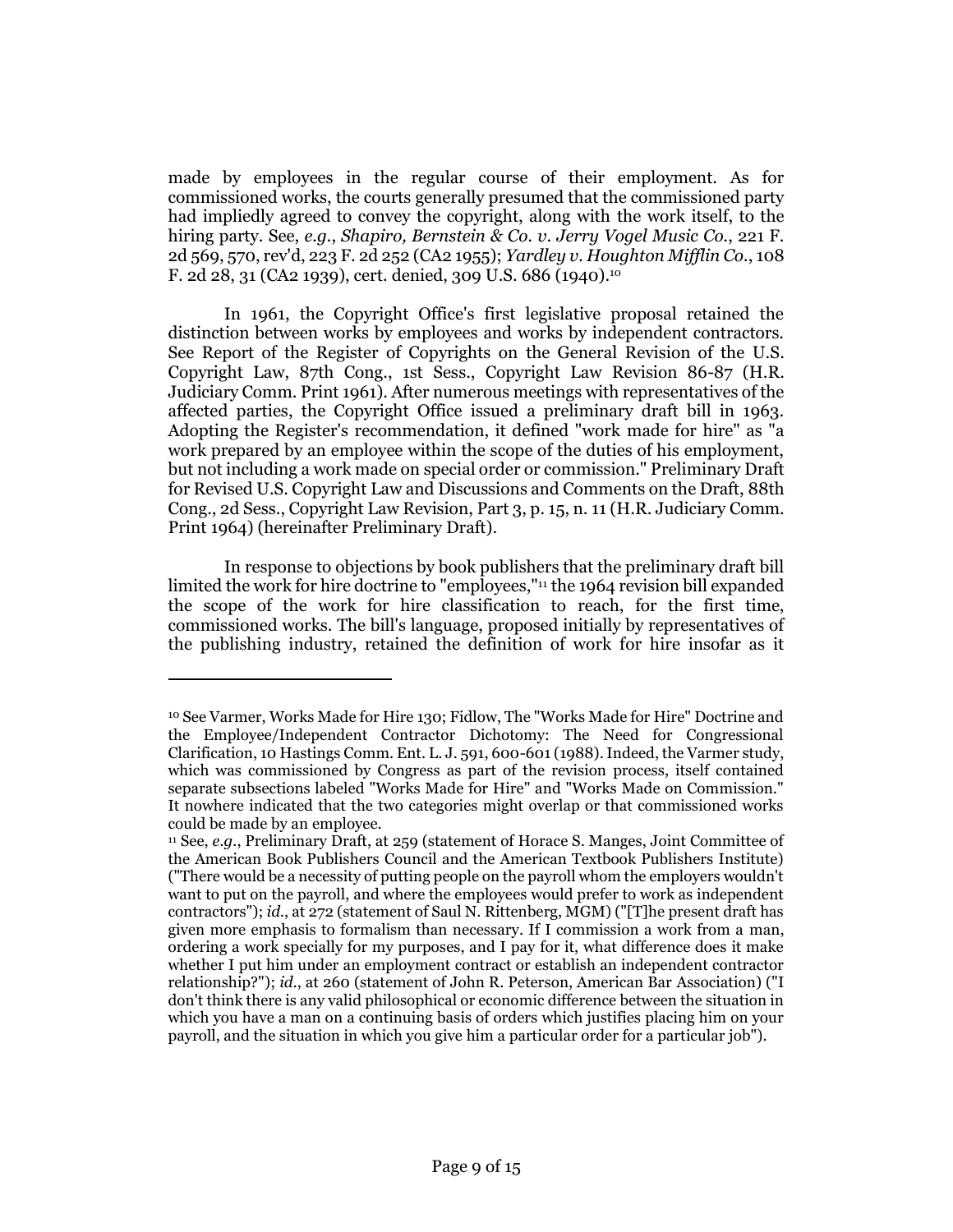referred to "employees," but added a separate clause covering commissioned works, without regard to the subject matter, "if the parties so agree in writing." S. 3008, H.R. 11947, H.R. 12354, 88th Cong., 2d Sess., § 54 (1964), reproduced in 1964 Revision Bill with Discussions and Comments, 89th Cong., 1st Sess., Copyright Law Revision, pt. 5, p. 31 (H.R. Judiciary Comm. Print 1965). Those representing authors objected that the added provision would allow publishers to use their superior bargaining position to force authors to sign work for hire agreements, thereby relinquishing all copyright rights as a condition of getting their books published. See Supplementary Report, at 67.

In 1965, the competing interests reached a historic compromise, which was embodied in a joint memorandum submitted to Congress and the Copyright Office,<sup>12</sup> incorporated into the 1965 revision bill, and ultimately enacted in the same form and nearly the same terms 11 years later, as § 101 of the 1976 Act. The compromise retained as subsection (1) the language referring to "a work prepared by an employee within the scope of his employment." However, in exchange for concessions from publishers on provisions relating to the termination of transfer rights, the authors consented to a second subsection which classified four categories of commissioned works as works for hire if the parties expressly so agreed in writing: works for use "as a contribution to a collective work, as a part of a motion picture, as a translation, or as supplementary work." S. 1006, H.R. 4347, H.R. 5680, H.R. 6835, 89th Cong., 1st Sess., § 101 (1965). The interested parties selected these categories because they concluded that these commissioned works, although not prepared by employees and thus not covered by the first subsection, nevertheless should be treated as works for hire because they were ordinarily prepared "at the instance, direction, and risk of a publisher or producer." Supplementary Report, at 67. The Supplementary Report emphasized that only the "four special cases specifically mentioned" could qualify as works made for hire; "[o]ther works made on special order or commission would not come within the definition." *Id.*, at 67-68.

In 1966, the House Committee on the Judiciary endorsed this compromise in the first legislative Report on the revision bills. See H.R. Rep. No. 2237, 89th Cong., 2d Sess., 114, 116 (1966). Retaining the distinction between works by employees and commissioned works, the House Committee focused instead on "how to draw a statutory line between those works written on special order or commission that should be considered as works made for hire, and those that should not." *Id.*, at 115. The House Committee added four other enumerated

<sup>&</sup>lt;sup>12</sup> The parties to the joint memorandum included representatives of the major competing interests involved in the copyright revision process: publishers and authors, composers, and lyricists. See Copyright Law Revision: Hearings on H.R. 4347, 5680, 6831, 6835 before Subcommittee No. 3 of the House Committee on the Judiciary, 89th Cong., 1st Sess., pt. 1, p. 134 (1965).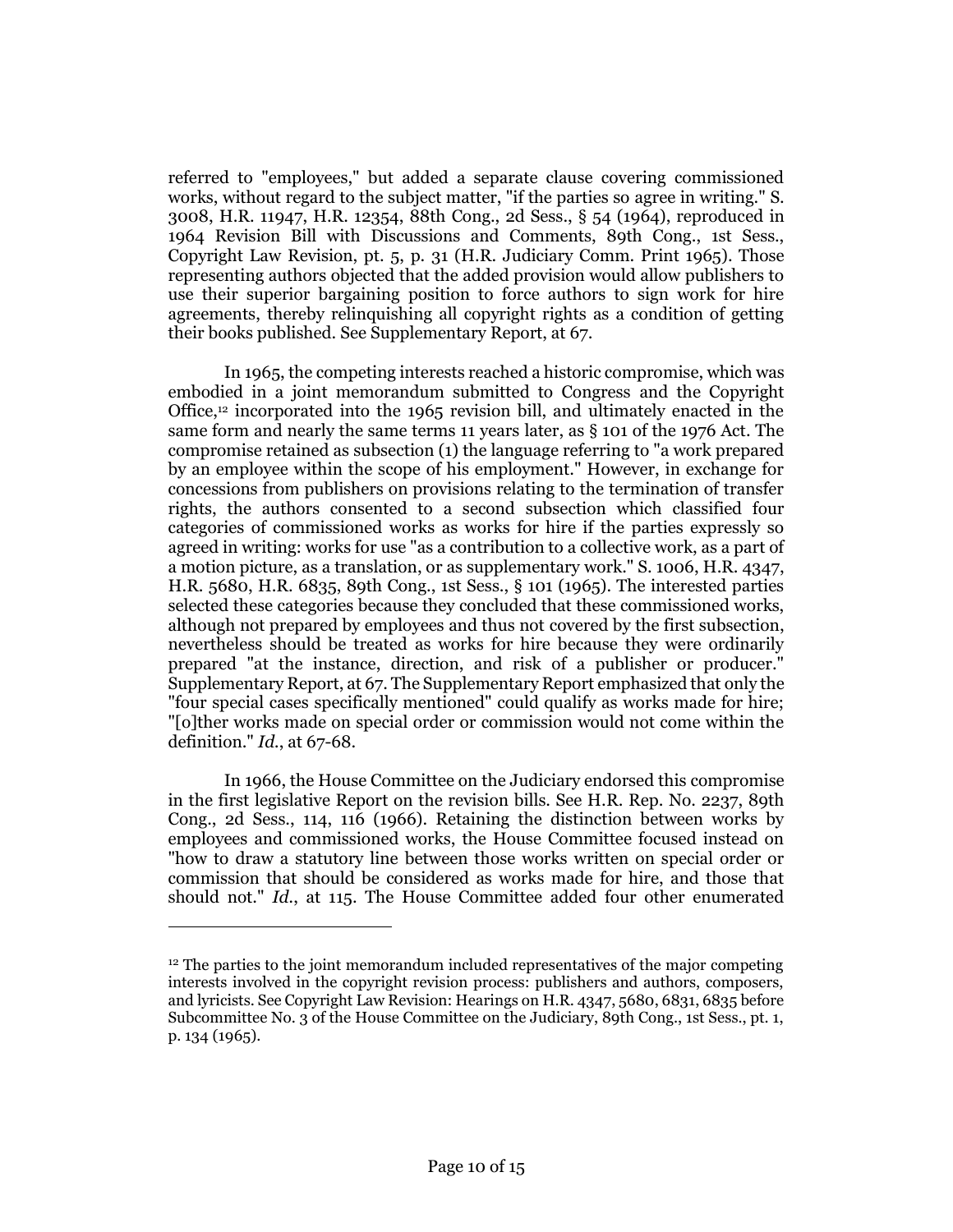categories of commissioned works that could be treated as works for hire: compilations, instructional texts, tests, and atlases. *Id.*, at 116. With the single addition of "answer material for a test," the 1976 Act, as enacted, contained the same definition of works made for hire as did the 1966 revision bill, and had the same structure and nearly the same terms as the 1966 bill.<sup>13</sup> Indeed, much of the language of the 1976 House and Senate Reports was borrowed from the Reports accompanying the earlier drafts. See, *e.g.*, H.R. Rep. No. 94-1476, p. 121 (1976); S. Rep. No. 94-473, p. 105 (1975).

Thus, the legislative history of the Act is significant for several reasons. First, the enactment of the 1965 compromise with only minor modifications demonstrates that Congress intended to provide two mutually exclusive ways for works to acquire work for hire status: one for employees and the other for independent contractors. Second, the legislative history underscores the clear import of the statutory language: only enumerated categories of commissioned works may be accorded work for hire status. The hiring party's right to control the product simply is not determinative. See Note, The Creative Commissioner: Commissioned Works Under the Copyright Act of 1976, 62 N. Y. U. L. Rev. 373, 388 (1987). Indeed, importing a test based on a hiring party's right to control, or actual control of, a product would unravel the "'carefully worked out compromise aimed at balancing legitimate interests on both sides.'" H.R. Rep. No. 2237, *supra*, at 114, quoting Supplemental Report, at 66.<sup>14</sup>

We do not find convincing petitioners' contrary interpretation of the history of the Act. They contend that Congress, in enacting the Act, meant to incorporate a line of cases decided under the 1909 Act holding that an employment relationship exists sufficient to give the hiring party copyright ownership whenever that party has the right to control or supervise the artist's work. See, *e.g.*, *Siegel v.* 

l

<sup>&</sup>lt;sup>13</sup> An attempt to add "photographic or other portrait[s]," S. Rep. No.  $94-473$ , p. 4 (1975), to the list of commissioned works eligible for work for hire status failed after the Register of Copyrights objected:

<sup>&</sup>quot;The addition of portraits to the list of commissioned works that can be made into 'works made for hire' by agreement of the parties is difficult to justify. Artists and photographers are among the most vulnerable and poorly protected of all the beneficiaries of the copyright law, and it seems clear that, like serious composers and choreographers, they were not intended to be treated as 'employees' under the carefully negotiated definition in section 101." Second Supplementary Report of the Register of Copyrights on the General Revision of the U.S. Copyright Law: 1975 Revision Bill, Chapter XI, pp. 12-13.

<sup>14</sup> Strict adherence to the language and structure of the Act is particularly appropriate where, as here, a statute is the result of a series of carefully crafted compromises. See *Rodriguez v. Compass Shipping Co.*, 451 U.S. 596, 617 (1981); *United States v. Sisson*, 399 U.S. 267, 291, 298 (1970).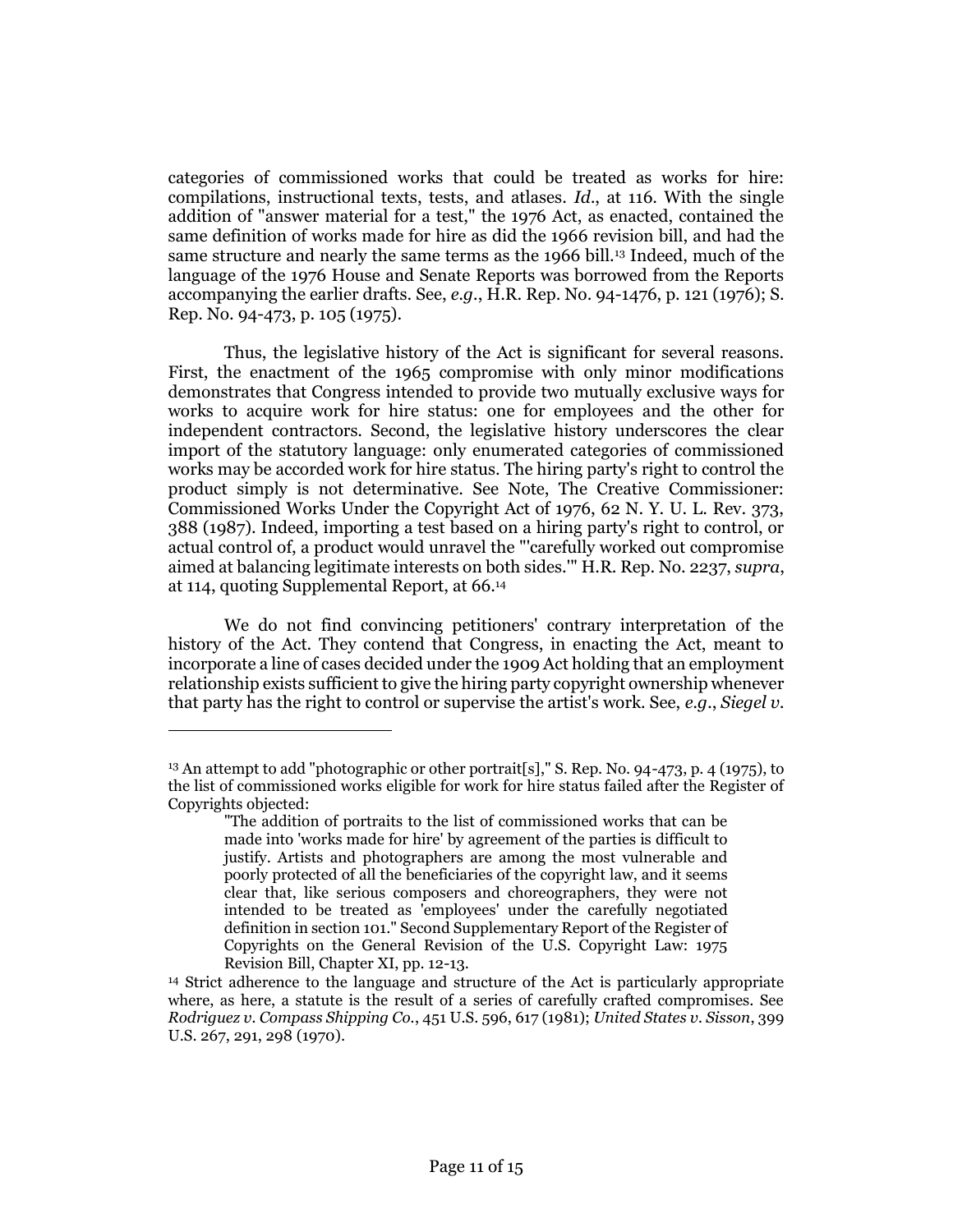*National Periodical Publications, Inc.*, 508 F. 2d 909, 914 (CA2 1974); *Picture Music, Inc. v. Bourne, Inc.*, 457 F. 2d 1213, 1216 (CA2), cert. denied, 409 U.S. 997 (1972); *Scherr v. Universal Match Corp.*, 417 F. 2d 497, 500 (CA2 1969), cert. denied, 397 U.S. 936 (1970); *Brattleboro Publishing Co. v. Winmill Publishing Corp.*, 369 F. 2d 565, 567-568 (CA2 1966). In support of this position, petitioners note: "Nowhere in the 1976 Act or in the Act's legislative history does Congress state that it intended to jettison the control standard or otherwise to reject the pre-Act judicial approach to identifying a work for hire employment relationship." Brief for Petitioners 20, citing *Aldon Accessories*, 738 F. 2d, at 552.

We are unpersuaded. Ordinarily, "Congress' silence is just that--silence." *Alaska Airlines, Inc. v. Brock*, 480 U.S. 678, 686 (1987). Petitioners' reliance on legislative silence is particularly misplaced here because the text and structure of § 101 counsel otherwise. See *Bourjaily v. United States*, 483 U.S. 171, 178 (1987); *Harrison v. PPG Industries, Inc.*, 446 U.S. 578, 592 (1980).<sup>15</sup> Furthermore, the structure of the work for hire provisions was fully developed in 1965, and the text was agreed upon in essentially final form by 1966. At that time, however, the courts had applied the work for hire doctrine under the 1909 Act exclusively to traditional employees. Indeed, it was not until after the 1965 compromise was forged and adopted by Congress<sup>16</sup> that a federal court for the first time applied the work for hire doctrine to commissioned works. See, *e.g.*, *Brattleboro Publishing Co.*, *supra*, at 567-568. Congress certainly could not have "jettisoned" a line of cases that had not yet been decided.

Finally, petitioners' construction of the work for hire provisions would impede Congress' paramount goal in revising the 1976 Act of enhancing predictability and certainty of copyright ownership. See H.R. Rep. No. 94-1476, *supra*, at 129. In a "copyright marketplace," the parties negotiate with an expectation that one of them will own the copyright in the completed work. *Dumas*, 865 F. 2d, at 1104-1105, n. 18. With that expectation, the parties at the outset can settle on relevant contractual terms, such as the price for the work and the ownership of reproduction rights.

<sup>15</sup> In framing other provisions of the Act, Congress indicated when it intended to incorporate existing case law. See, *e.g.*, H.R. Rep. No. 94-1476, p. 121 (1976) ("There is . . . no need for a specific statutory provision concerning the rights and duties of the coowners *[sic]* of a work; court-made law on this point is left undisturbed"); S. Rep. No. 94-473, *supra*, at 104 (same).

<sup>16</sup> Over the course of the copyright revision process, Congress frequently endorsed a negotiated compromise which years later in 1976 it formally enacted with only minor revisions. See *Mills Music, Inc. v. Snyder*, 469 U.S. 153, 160-161 (1985).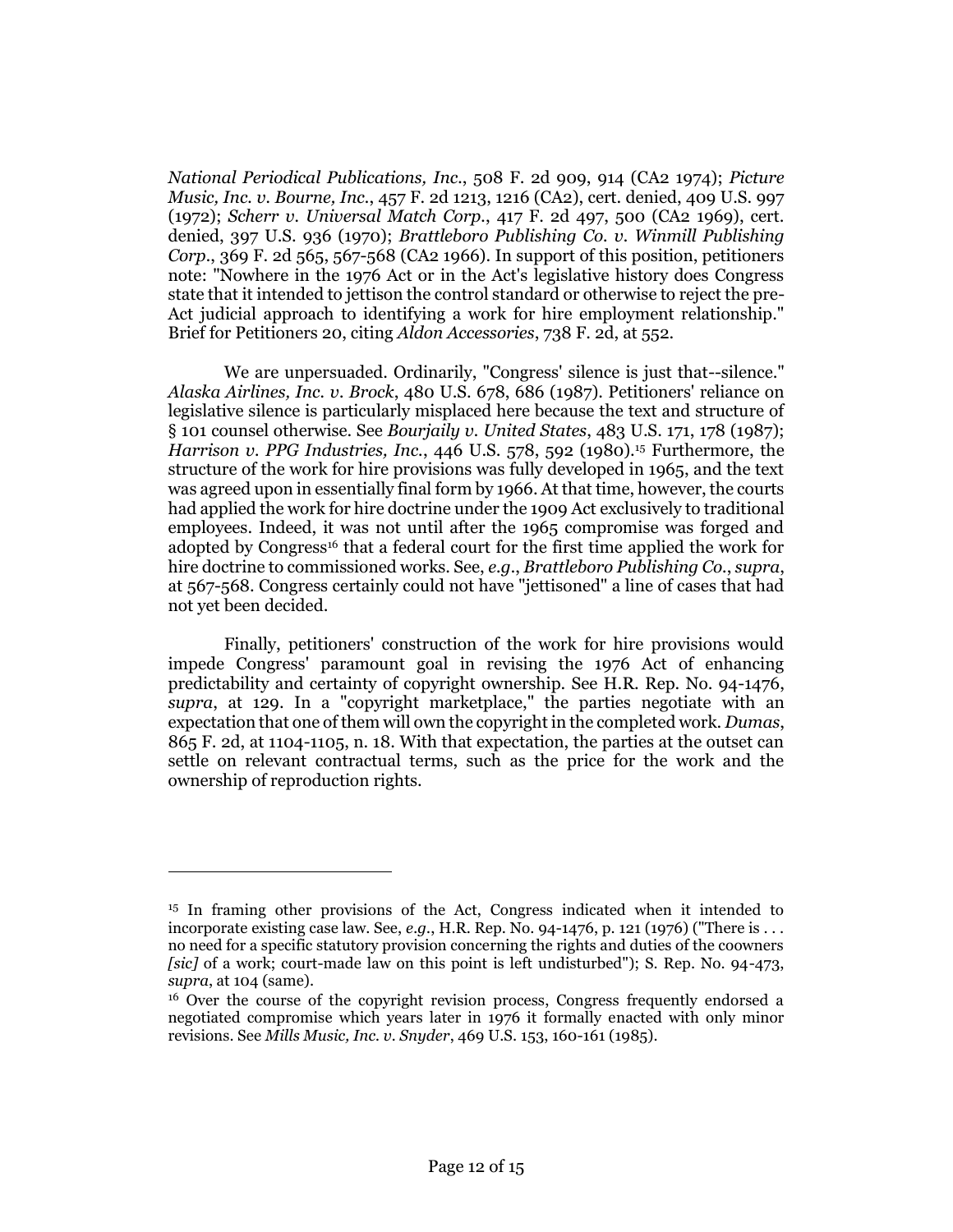To the extent that petitioners endorse an actual control test,<sup>17</sup> CCNV's construction of the work for hire provisions prevents such planning. Because that test turns on whether the hiring party has closely monitored the production process, the parties would not know until late in the process, if not until the work is completed, whether a work will ultimately fall within § 101(1). Under petitioners' approach, therefore, parties would have to predict in advance whether the hiring party will sufficiently control a given work to make it the author. "If they guess incorrectly, their reliance on 'work for hire' or an assignment may give them a copyright interest that they did not bargain for." *Easter Seal Society*, 815 F. 2d, at 333; accord, *Dumas*, *supra*, at 1103. This understanding of the work for hire provisions clearly thwarts Congress' goal of ensuring predictability through advance planning. Moreover, petitioners' interpretation "leaves the door open for hiring parties, who have failed to get a full assignment of copyright rights from independent contractors falling outside the subdivision (2) guidelines, to unilaterally obtain work-made-for-hire rights years after the work has been completed as long as they directed or supervised the work, a standard that is hard not to meet when one is a hiring party." Hamilton, Commissioned Works as Works Made for Hire Under the 1976 Copyright Act: Misinterpretation and Injustice, 135 U. Pa. L. Rev. 1281, 1304 (1987).

In sum, we must reject petitioners' argument. Transforming a commissioned work into a work by an employee on the basis of the hiring party's right to control, or actual control of, the work is inconsistent with the language, structure, and legislative history of the work for hire provisions. To determine whether a work is for hire under the Act, a court first should ascertain, using principles of general common law of agency, whether the work was prepared by an employee or an independent contractor. After making this determination, the court can apply the appropriate subsection of § 101.

B

We turn, finally, to an application of § 101 to Reid's production of "Third World America." In determining whether a hired party is an employee under the general common law of agency, we consider the hiring party's right to control the manner and means by which the product is accomplished.<sup>18</sup> Among the other

<sup>17</sup> Petitioners concede that, as a practical matter, it is often difficult to demonstrate the existence of a right to control without evidence of the actual exercise of that right. See *Murray v. Gelderman*, 566 F. 2d 1307, 1310-1311 (CA5 1978).

<sup>18</sup> See, *e.g.*, *Hilton Int'l Co.* v. *NLRB*, 690 F. 2d 318, 320 (CA2 1982); *NLRB* v. *Maine Caterers, Inc.*, 654 F. 2d 131, 133 (CA1 1981), cert denied, 455 U.S. 940 (1982); Restatement  $§ 220(1).$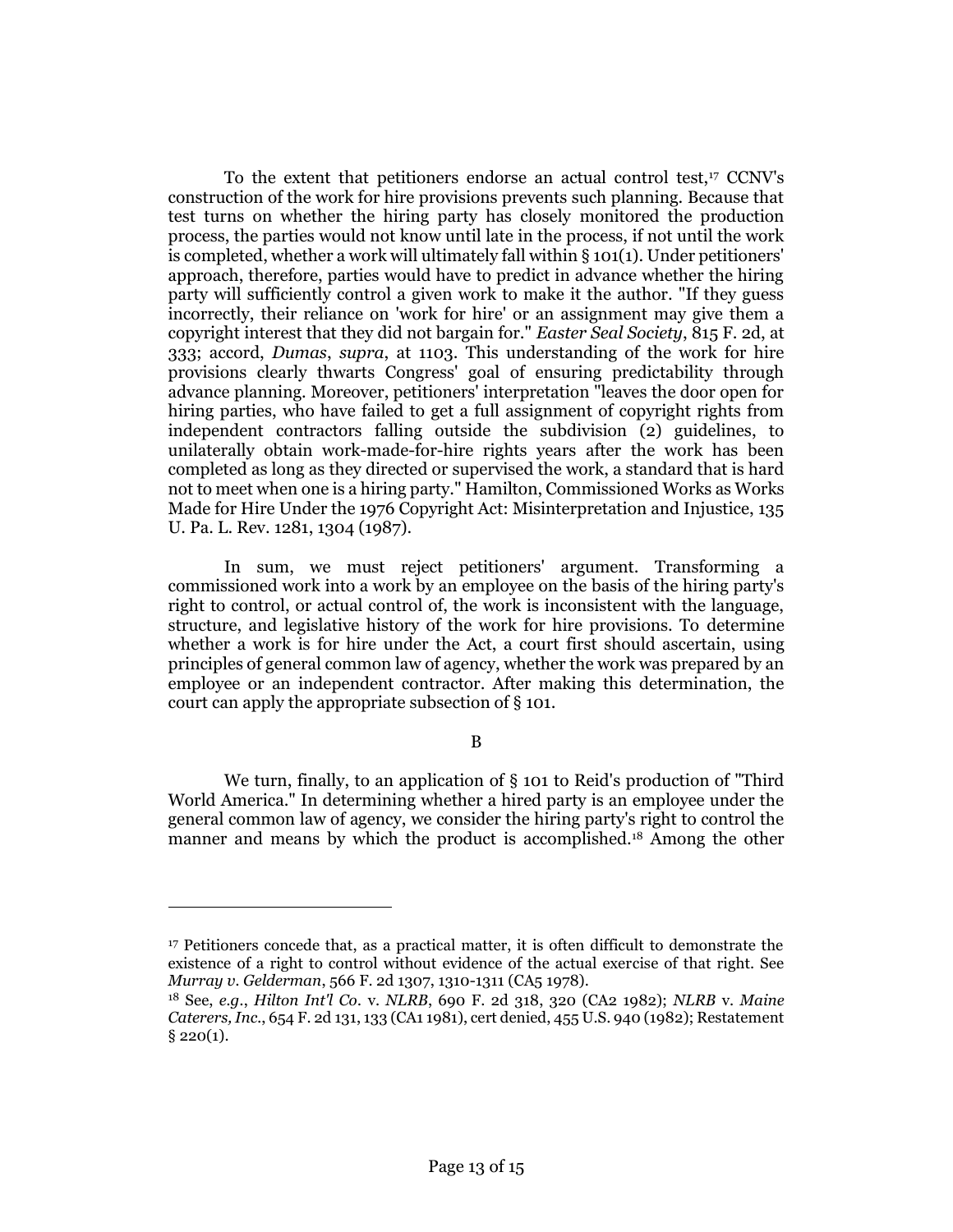factors relevant to this inquiry are the skill required;<sup>19</sup> the source of the instrumentalities and tools;<sup>20</sup> the location of the work;<sup>21</sup> the duration of the relationship between the parties;<sup>22</sup> whether the hiring party has the right to assign additional projects to the hired party;<sup>23</sup> the extent of the hired party's discretion over when and how long to work;<sup>24</sup> the method of payment;<sup>25</sup> the hired party's role in hiring and paying assistants; $26$  whether the work is part of the regular business of the hiring party;<sup>27</sup> whether the hiring party is in business;<sup>28</sup> the provision of employee benefits;<sup>29</sup> and the tax treatment of the hired party.<sup>30</sup> See Restatement § 220(2) (setting forth a nonexhaustive list of factors relevant to determining whether a hired party is an employee).<sup>31</sup> No one of these factors is determinative. See *Ward*, 362 U.S., at 400; *Hilton Int'l Co. v. NLRB*, 690 F. 2d 318, 321 (CA2 1982).

Examining the circumstances of this case in light of these factors, we agree with the Court of Appeals that Reid was not an employee of CCNV but an independent contractor. 270 U.S. App. D.C., at 35, n. 11, 846 F. 2d, at 1494, n. 11. True, CCNV members directed enough of Reid's work to ensure that he produced a sculpture that met their specifications. 652 F. Supp., at 1456. But the extent of control the hiring party exercises over the details of the product is not dispositive. Indeed, all the other circumstances weigh heavily against finding an employment

<sup>28</sup> See, *e.g.*, Restatement § 220(2)(j).

<sup>19</sup> See, *e.g.*, *Bartels v. Birmingham*, 332 U.S. 126, 132 (1947); *Hilton Int'l Co.*, *supra*, at 320; *NLRB v. A. Duie Pyle, Inc.*, 606 F. 2d 379, 382 (CA3 1979); Restatement § 220(2)(d). <sup>20</sup> See, *e.g.*, *NLRB v. United Ins. Co. of America*, 390 U.S. 254, 258 (1968); *United States* 

*v. Silk*, 331 U.S. 704, 717, 718 (1947); *Dumas*, 865 F. 2d, at 1105; Restatement § 220(2)(e). <sup>21</sup> See, *e.g.*, *United Ins. Co.*, *supra*, at 258; *Dumas*, *supra*, at 1105; *Darden v. Nationwide Mutual Ins. Co.*, 796 F. 2d 701, 705 (CA4 1986); Restatement § 220(2)(e).

<sup>22</sup> See, *e.g.*, *United Ins. Co.*, *supra*, at 259; *Bartels*, *supra*, at 132; Restatement § 220(2)(f). <sup>23</sup> See, *e.g.*, *Dumas*, *supra*, at 1105.

<sup>24</sup> See, *e.g.*, *United Ins. Co.*, *supra*, at 258; *Short v. Central States, Southeast & Southwest Areas Pension Fund*, 729 F. 2d 567, 574 (CA8 1984).

<sup>25</sup> See, *e.g.*, *Dumas*, *supra*, at 1105; *Darden*, *supra*, at 705; *Holt v. Winpisinger*, 258 U.S. App. D.C. 343, 351, 811 F. 2d 1532, 1540 (1987); Restatement § 220(2)(g).

<sup>26</sup> See, *e.g.*, *Bartels*, *supra*, at 132; *Silk*, *supra*, at 719; *Darden*, *supra*, at 705; *Short*, *supra*, at 574.

<sup>27</sup> See, *e.g.*, *United Ins. Co.*, *supra*, at 259; *Silk*, *supra*, at 718; *Dumas*, *supra*, at 1105; *Hilton Int'l Co.*, *supra*, at 321; Restatement § 220(2)(h).

<sup>29</sup> See, *e.g.*, *United Ins. Co.*, *supra*, at 259; *Dumas*, *supra*, at 1105; *Short*, *supra*, at 574. <sup>30</sup> See, *e.g.*, *Dumas*, *supra*, at 1105.

<sup>&</sup>lt;sup>31</sup> In determining whether a hired party is an employee under the general common law of agency, we have traditionally looked for guidance to the Restatement of Agency. See, *e.g.*, *Kelley v. Southern Pacific Co.*, 419 U.S. 318, 323-324, and n. 5 (1974); *id.*, at 332 (Stewart, J., concurring in judgment); *Ward v. Atlantic Coast Line R. Co.*, 362 U.S. 396, 400 (1960); *Baker v. Texas & Pacific R. Co.*, 359 U.S. 227, 228 (1959).